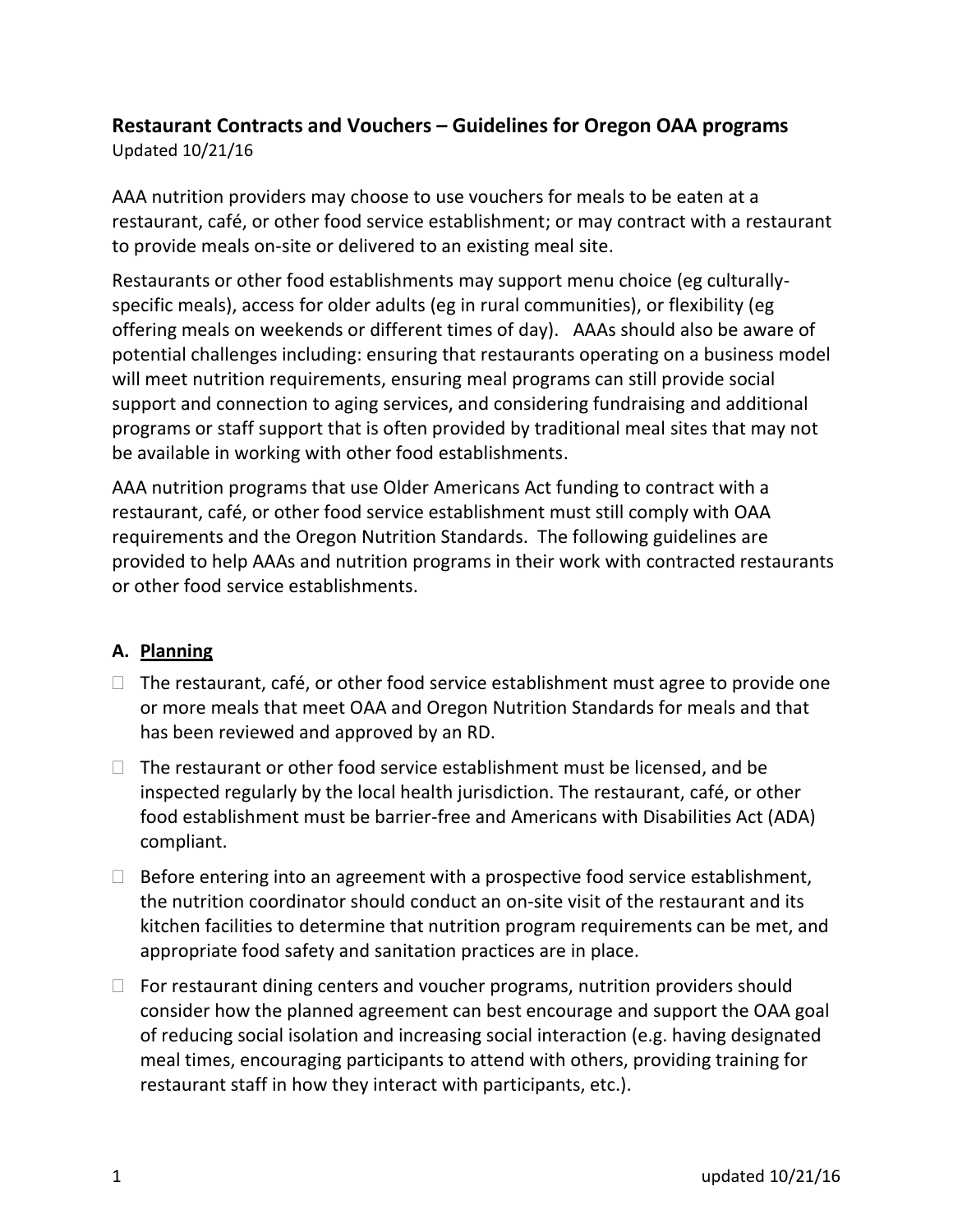## **B. Written agreements**

A written contract or agreement between the nutrition program and the restaurant or other food establishment should address how the following issues will be addressed:

- $\Box$  How meals and/or food choices will be reviewed and approved by an RD prior to being offered to participants, ensuring meals meet OAA and Oregon Nutrition standards for meals, and addressing procedures for communicating and approving menu changes and substitutions.
- $\Box$  Cost per meal, and how invoicing and payment will occur.

For restaurant dining centers and voucher programs:

- $\Box$  The number of restaurant meals per day, week or month that will be provided; and how, and how often, the restaurant or food service establishment will track and report meals provided to the nutrition program.
- $\Box$  For voucher programs, how and where vouchers will be made available, how older adults qualify to receive vouchers, and any efforts to prioritize distribution to priority populations.
- $\Box$  How NAPIS data will be collected initially and annually; how nutrition education will be provided to participants; and how participants will have access to other aging services offered by the AAA.
- $\Box$  Insurance coverage, such as workers compensation and comprehensive and general liability, for the food service establishment and the nutrition program.
- $\Box$  Rights of the nutrition program staff to monitor on-site, including monitoring of the food preparation and storage areas of the food service establishment.
- $\Box$  Policy regarding gratuities. Any tips for service staff must be included in the per meal price that the nutrition program reimburses to the food service establishment for redeemed vouchers.
- $\Box$  System for obtaining regular participant feedback/satisfaction, and complaint/grievance policy.
- $\Box$  Policy for addressing misuse of vouchers by either participants or restaurant/food service establishment.

Other expectations or training that nutrition programs may want to address in agreements:

 $\Box$  Roles and responsibilities regarding outreach, promotion, or registration of participants.